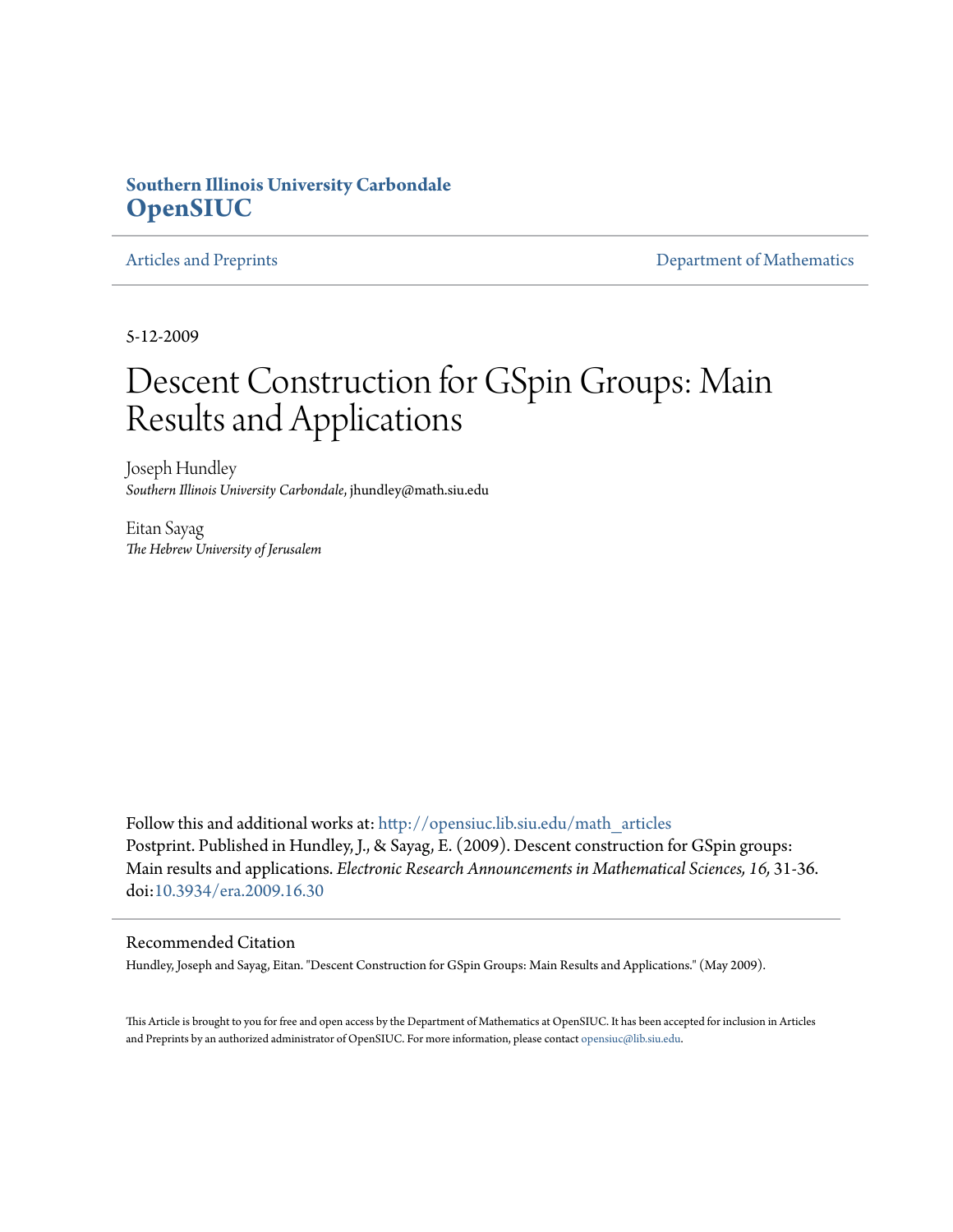### DESCENT CONSTRUCTION FOR GSPIN GROUPS: MAIN RESULTS AND APPLICATIONS

#### JOSEPH HUNDLEY AND EITAN SAYAG

The purpose of this note is to announce an extension of the descent method of Ginzburg, Rallis, and Soudry to the setting of essentially self dual representations. This extension of the descent construction provides a complement to recent work of Asgari and Shahidi [AS06] on the generic transfer for general Spin groups as well as to the work of Asgari and Raghuram [A-R] on cuspidality of the exterior square lift for representations of  $GL_4$ . Complete proofs of the results announced in the present note will appear in our forthcoming article(s).

#### 1. Preliminaries

1.1. GSpin groups and their quasisplit forms. Let  $F$  be a number field. By the classification results in Chapter 16 of [Spr98](see especially 16.3.2, 16.3.3, 16.4.2), and the definition of the L group, there is a unique quasisplit  $F$  group  $G$  such that the connected component of the identity in <sup>L</sup>G is  $GSp_{2n}(\mathbb{C})$ . This is  $GSpin_{2n+1}$ .

Similarly, there is a 1-1 correspondence between quasisplit F groups G such that  ${}^L G^0 = GSO_{2n}(\mathbb{C})$ and homomorphisms from  $Gal(F/F)$  to the group with two elements, and hence, by class field theory, with quadratic characters of  $\chi : \mathbb{A}_F^{\times}$  $E/F^{\times} \to {\pm 1}$  (the case  $n = 4$  is no different, see Section 5). The unique split group G such that  ${}^L G^0 = GSO_{2n}(\mathbb{C})$  corresponds to the trivial character. We denote this group  $GSpin_{2n}$ . The finite Galois form of its L group is  $GSO_{2n}(\mathbb{C})$ . The form corresponding to the nontrivial character  $\chi$  we denote by  $GSpin_{2n}^{\chi}$ . The finite Galois form of its L group is  $GSO_{2n}(\mathbb{C}) \rtimes Gal(E/F)$  where E is the quadratic extension of F corresponding to  $\chi$ .

1.2. Liftings. According to the Langlands functoriality conjecture, one expects a lifting of automorphic representations of  $GSpin_{2n+1}(\mathbb{A})$  to automorphic representations of  $GL_{2n}(\mathbb{A})$  corresponding to the inclusion

$$
GSp_{2n}(\mathbb{C}) \hookrightarrow GL_{2n}(\mathbb{C}).
$$

Similarly, one expects a lifting of automorphic representations of  $GSpin_{2n}(\mathbb{A})$  to automorphic representations of  $GL_{2n}(\mathbb{A})$  corresponding to the inclusion

$$
GSO_{2n}(\mathbb{C})\hookrightarrow GL_{2n}(\mathbb{C}).
$$

For (globally) generic representations, the existence of these liftings is proved in [AS06].

Now consider  $GSpin_{2n}^{\tilde{\chi}}$  for  $\chi \neq 1$ . Regardless of  $\chi$ , the L group  $\tilde{G}SO_{2n}(\mathbb{C}) \rtimes Gal(E/F)$ , with E as above, is isomorphic to  $GO_{2n}(\mathbb{C})$ , and a specific isomorphism can be fixed by mapping the nontrivial element of  $Gal(E/F)$  to

$$
\begin{pmatrix} I_{n-1} & & & \\ & 1 & & \\ & & 1 & \\ & & & I_{n-1} \end{pmatrix}.
$$

One then expects a lifting of automorphic representations of  $GSpin_{2n}^{\chi}(\mathbb{A})$  to automorphic representations of  $GL_{2n}(\mathbb{A})$  corresponding to the inclusion

$$
GO_{2n}(\mathbb{C})\hookrightarrow GL_{2n}(\mathbb{C}).
$$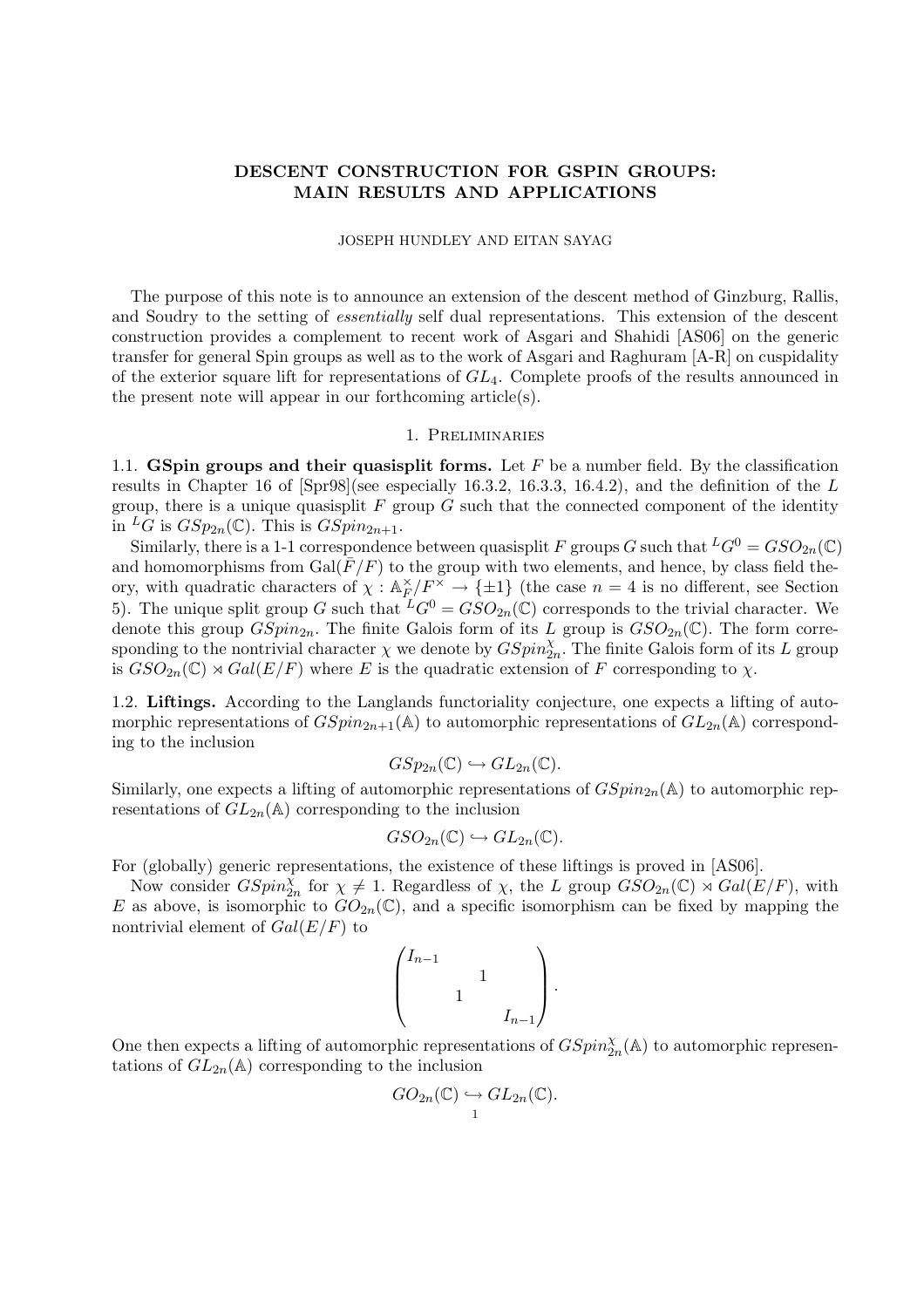We understand that this is the subject of [AS08]. We denote all of these liftings by AS.

#### 2. MAIN RESULTS

#### 2.1. The odd case.

**Theorem A.** Let  $\omega$  be a Hecke character. Suppose  $n_1, \ldots, n_m \in \mathbb{N}$ , and that, for each  $1 \leq i \leq m$ ,  $\tau_i$  is an irreducible cuspidal automorphic representation of  $GL_{2n_i}(\mathbb{A})$  such that  $L^S(s,\tau_i,\wedge^2\times\omega^{-1})$ has a pole at  $s = 1$ . Suppose furthermore that the representations  $\tau_i$  are all distinct. Let  $n =$  $n_1 + \cdots + n_m$ . Then there exists a globally generic irreducible cuspidal automorphic representation  $\sigma$  of  $GSpin_{2n+1}(\mathbb{A})$  such that  $AS(\sigma) = Ind_{P_n(\mathbb{A})}^{GL_{2n}(\mathbb{A})}(\tau_1 \otimes \cdots \otimes \tau_m)$  (normalized induction), where  $P_n$ is the standard parabolic of  $GL_{2n}$  corresponding to the ordered partition  $2n = 2n_1 + \cdots + 2n_m$  of 2n. Furthermore, the central character of  $\sigma$  is  $\omega$ .

- **Remarks 2.1.1.** (1) The notation " $AS(\sigma) = \ldots$ " requires some justification: Theorem 1.1 of [AS06] assures the existence of a weak lift  $\Pi$  of  $\sigma$ , but not its uniqueness. However, for  $\tau_1,\ldots,\tau_m$  as in our theorem, the induced representation  $Ind_{P_k({\mathbb A})}^{GL_{2n}({\mathbb A})}(\tau_1\otimes\cdots\otimes\tau_m),$ is irreducible. In conjunction with Proposition 7.4, of  $[AS06]$  this implies that for the representation  $\sigma$  which we construct, the transfer is uniquely determined.
	- (2) Note that if  $\tau$  is a representation of  $GL_\ell(\mathbb{A})$  and  $L^S(s,\tau,\wedge^2\times\omega^{-1})$  has a pole at  $s=1$  then it follows from [JS90], Theorem 2, p. 224, that  $\ell$  is even, and from [JS90], Theorem 1, p. 213, that  $\omega_{\tau} = \omega^{\frac{\ell}{2}}$ .
	- (3) If  $\tau$  is a representation of  $GL_{\ell}(\mathbb{A})$  such that  $L^{S}(s,\tau,sym^{2} \times \omega^{-1})$  has a pole at  $s=1$ , one may not deduce that  $\ell$  is even. However, one may deduce that  $\tau \cong \tilde{\tau} \otimes \omega$ , whence  $\omega^{\ell} = \omega_{\tau}^2$ (where  $\omega_{\tau}$  is the central character of  $\tau$ ). If  $\ell$  is odd, it then follows that  $\omega$  is the square of another global character  $\eta$ , and that  $\tau' = \tau \otimes \eta^{-1}$  is self dual, with  $L^{S}(s, \tau', sym^2)$  having a pole at  $s = 1$ . Thus, the case when  $\omega$  is a square reduces to the self-dual case, and in the case when  $\omega$  is not a square we can deduce that  $\ell$  is even and that  $\omega_{\tau}/\omega^{\frac{\ell}{2}}$  is quadratic.

2.2. The even case. For the statement of the next main result, it will be convenient to define  $GSpin_{2n}^{\chi} := GSpin_{2n}$  when  $\chi$  is the trivial character.

**Theorem B.** Let  $\omega$  be a Hecke character which is not the square of another Hecke character. Suppose  $n_1, \ldots, n_m \in \mathbb{N}$ , and that, for each i,  $\tau_i$  is an irreducible cuspidal automorphic representation of  $GL_{2n_i}(\mathbb{A})$  such that  $L^S(s,\tau_i,sym^2\times\omega^{-1})$  has a pole at  $s=1.$  Suppose furthermore that the representations  $\tau_i$  are all distinct. Let  $n = n_1 + \cdots + n_m$ , and, for each i, let  $\chi_i = \omega_{\tau_i}/\omega^{n_i}$ , which is quadratic. *Let*  $\chi = \prod_{i=1}^{m}$  $_{i=1}^{m}\chi_{i}$ . Then there exists a globally generic irreducible cuspidal automorphic representation  $\sigma$  of  $GSpin_{2n}^{\chi}(\mathbb{A})$  such that  $AS(\sigma) = Ind_{P_n(\mathbb{A})}^{GL_{2n}(\mathbb{A})}(\tau_1 \otimes \cdots \otimes \tau_m)$  (normalized induction), where  $P_n$  is the standard parabolic of  $GL_{2n}$  corresponding to the ordered partition  $2n = 2n_1 + \cdots + 2n_m$ of 2n. Furthermore, the central character of  $\sigma$  is  $\omega$ .

#### 3. Applications

3.1. The image of the weak lift AS. We now concentrate on the case of split general Spin groups. In [AS06] , the authors show the existence of functorial lifts from automorphic representations of  $GSpin_{2n}(\mathbb{A})$  or  $GSpin_{2n+1}(\mathbb{A})$  to  $GL_{2n}(\mathbb{A})$ . They show that the images consist of automorphic representations which satisfy the essential self-duality condition at almost all places.

Based on the self-dual case, (cf. Theorem A of [GRS01]) one expects that the image of each Asgari-Shahidi lifting consists of isobaric sums of distinct essentially self dual cuspidal representations satisfying the appropriate L-function condition. For example, any representation in the image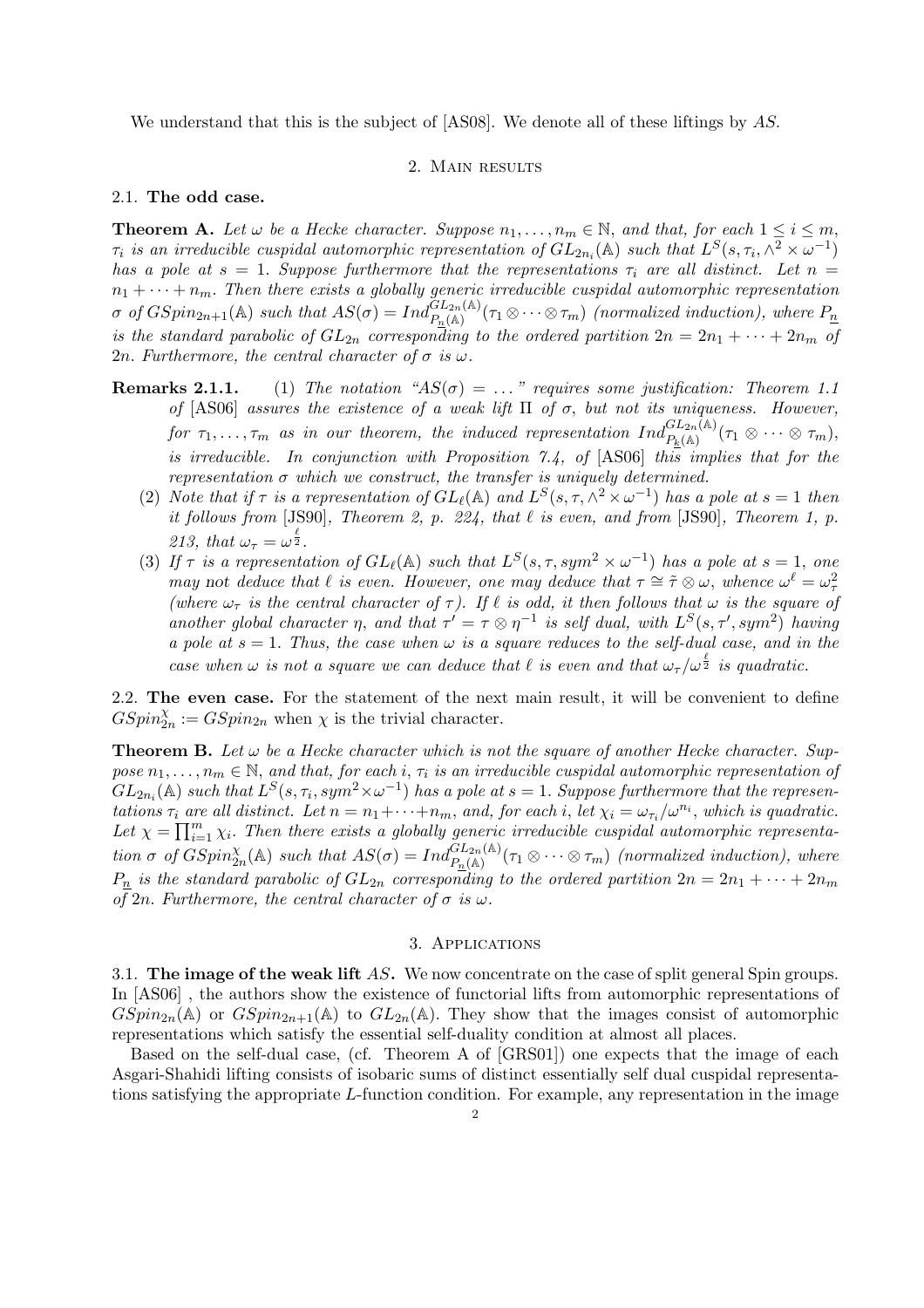of the lift from  $GSpin_{2n+1}$  should be an isobaric sum of distinct  $\omega$ -symplectic cuspidals, for some Hecke character  $\omega$ .

Our results support this expectation. We provide a "lower bound" for the image of the Asgari-Shahidi lifting, by showing that any isobaric sum of distinct essentially self dual cuspidal representations satisfying the appropriate L-function condition is in the image of the appropriate lift.

3.2. The image of the exterior square lift:  $GL_4$  to  $GL_6$ . The existence of an exterior square lift of a cuspidal automorphic representation of  $GL_4(\mathbb{A})$  as an automorphic representation of  $GL_6(\mathbb{A})$ was established by Kim in [Kim03]. Recently, Asgari-Raghuram provided an explicit description of those cuspidal automorphic representations of  $GL_4(\mathbb{A})$  whose exterior square lift to  $GL_6(\mathbb{A})$  is not cuspidal. Among other things their argument requires the following special case of Theorem B.

Corollary 3.2.1. Let  $\Pi$  be a cuspidal representation of  $GL_4(\mathbb{A})$  and let  $\omega$  be any character of  $GL_1(F)\backslash GL_1(\mathbb{A})$ . Assume that the partial L-function  $L^S(s,\Pi,sym^2\otimes\omega^{-1})$  has a pole at  $s=1$  for a sufficiently large finite set S of places of F. Let  $\chi = \omega_{\Pi} \omega^{-2}$ . Then there exists a globally generic cuspidal representation  $\pi$  of  $GSpin_{4}^{\chi}(\mathbb{A})$  such that  $\pi$  transfers to  $\Pi$ .

Roughly speaking, Asgari and Raghuram prove that the exterior square lift of a cuspidal representation  $\Pi$  of  $GL_4$  is cuspidal unless  $\Pi$  is isomorphic to a twist of either itself or its contragredient, and that this occurs only if  $\Pi$  is itself in the image of one of four functorial lifts. For the precise statement, see [A-R], Theorem 1.1, p.2. For the precise relationship with our results, see p. 12.

#### 4. Scheme of Proof

The proofs of Theorem  $A$  and Theorem  $B$  are obtained by adapting (the special orthogonal group case of) the descent method of Ginzburg, Rallis, and Soudry [GRS99b, GRS99a, GRS99c, GRS01, GRS02]. Some of our arguments are adaptations of unpublished arguments of Ginzburg, Rallis, and Soudry, kindly explained to us by them. The adaptation is reasonably straightforward owing to two observations:

- (1) There is a surjective homomorphism, defined over F, from  $GSpin_m$  to  $SO_m$ , which restricts to an isomorphism between the unipotent subvarieties.
- (2) The kernel of this projection is contained in the center of  $GSpin_m$ . Thus, the action  $GSpin_m$ on itself by conjugation factors through the projection.

In what follows we detail the steps needed to prove Theorem  $B$ . The proof of Theorem  $A$  is similar and technically simpler.

The input to the construction is a collection  $\underline{\tau} = {\tau_1, \ldots, \tau_m}$  of cuspidal representations  $\tau_i$  of The input to the construction is a conection  $\underline{\tau} = {\tau_1, \ldots, \tau_m}$  or cuspidal represent  $GL_{2n_i}(\mathbb{A})$  for  $i = 1, \ldots, m$ , satisfying the assumptions of Theorem B. Let  $\chi_{\underline{\tau}} = \omega^{-n} \cdot \prod_{i=1}^m$  $\frac{m}{i=1}\omega_{\tau_i}$ . Then  $\chi_{\underline{\tau}}$  is a quadratic character.

We can conveniently describe the method in the following steps:

- (1) Construction of a family of descent representations of  $GSpin^{\chi}_{4n+1-2\ell}(\mathbb{A})$  for  $\ell \geq n$ .
- (2) Vanishing of the descent representations for all  $\ell > n$  and all  $\chi \neq \chi_{\tau}$ .
- (3) Cuspidality and genericity (hence nonvanishing) of the descent representation of  $GSpin_{2n}^{\chi_{\mathcal{I}}}(\mathbb{A})$ .
- (4) Matching of spectral parameters at unramified places.

The construction of the descent representations relies on the notion of Fourier coefficient, as defined in [GRS03], [G] (cf. also the "Gelfand-Graev" coefficients of [So]). For purposes of presenting certain of the global arguments, it seems convenient to embed these Fourier coefficients into a slightly larger family of functionals, which we shall refer to as "unipotent periods."

Suppose that U is a unipotent subgroup of  $GSpin_{4n+1}$  and  $\psi$  is a character of  $U(F)\setminus U(A)$ . We define the corresponding unipotent period to be the map from smooth, left  $U(F)$ -invariant functions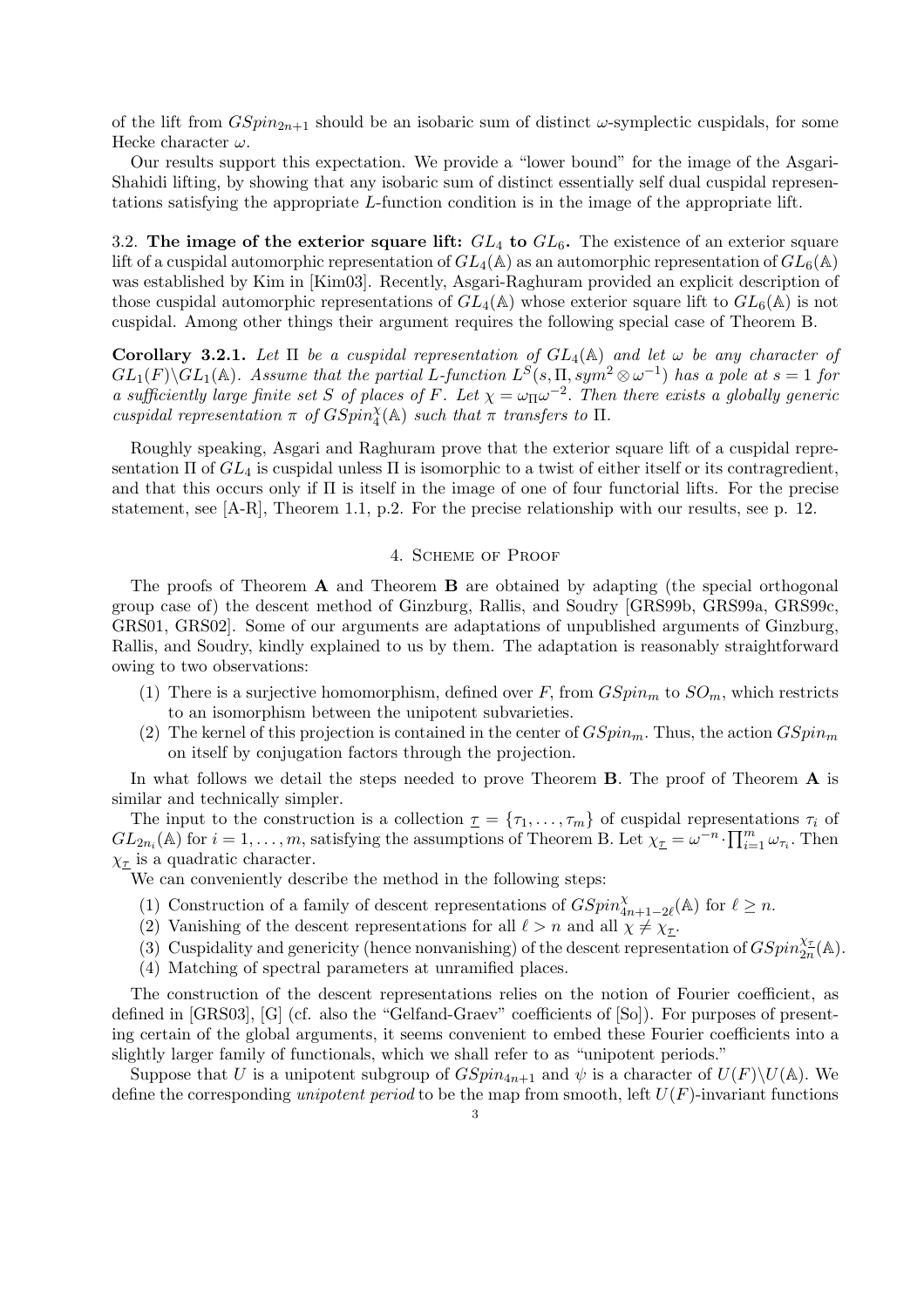on  $GSpin_{4n+1}(\mathbb{A})$  to smooth, left  $(U(\mathbb{A}), \psi)$ -equivariant functions, given by

$$
\varphi \mapsto \varphi^{(U,\psi)}
$$

where

$$
\varphi^{(U,\psi)}(g):=\int_{U(F)\backslash U(\mathbb{A})}\varphi(ug)\psi(u)\;du.
$$

Each unipotent period has a local analogue at each finite place, which is a twisted Jacquet functor.

Suppose now that  $U$  is the unipotent radical of a standard parabolic subgroup, and let  $M$  denote the Levi. The characters of  $U(F)\backslash U(\mathbb{A})$  may be identified with the points of an F-vector space, so that the stabilizer  $Stab_M(\psi)$  makes sense as an algebraic group defined over F. We assume that  $\psi$ corresponds to a point in general position. Then the map

$$
FC^{\psi} : \varphi \mapsto \varphi^{(U,\psi)}\Big|_{Stab_M(\psi)(\mathbb{A})}
$$

is indeed a "Fourier coefficient," as defined (and associated to a nilpotent orbit) in [GRS03, G].It maps smooth functions of moderate growth on  $GSpin_{4n+1}(F)\GSpin_{4n+1}(\mathbb{A})$  to smooth functions of moderate growth on  $Stab_M(\psi)(F)\&Stab_M(\psi)(A)$ .

Let S be a set of unipotent periods. We will say that another unipotent period  $(U, \psi)$  is spanned  $b\mathbf{u} S$  if  $\overline{a}$ ´

$$
\left(\varphi^{(N,\vartheta)}\equiv 0\;\forall (N,\vartheta)\in S\right)\;\;\implies\;\;\varphi^{(U,\psi)}\equiv 0.
$$

We are now ready to describe each of the four steps listed above in more detail.

#### Step one: Construction of the descent representations

Using  $\tau_1, \ldots, \tau_m$ , a space of Eisenstein series  $E_{\tau,\omega}(g, \underline{s})$  on  $GSpin_{4n+1}(\mathbb{A})$  is constructed– corresponding to a representation induced from the standard parabolic subgroup  $P = MU$  of  $GSpin_{4n+1}$ for which  $M \cong GL_{2n_1} \times \cdots \times GL_{2n_m} \times GL_1$ . The partial L functions

$$
L^S(s, \tau_i, sym^2 \times \omega^{-1}) \qquad i = 1 \text{ to } m
$$

appear in the constant terms of elements of this space. As a consequence, some of them have non-vanishing multi-residues at a certain point  $\underline{s}_0$ , precisely because of the L-function hypothesis on  $\tau$ . In this fashion we obtain a residual representation– which lies in the discrete spectrum of  $L^2(GSpin_{4n+1}(F)\backslash GSpin_{4n+1}(\mathbb{A}))$  the nontriviality of which depends intrinsically on this Lfunction condition. We denote this representation by  $\mathcal{E}_{-1}(\underline{\tau}, \omega)$ .

Now,  $GSpin_{4n+1}$  contains a family of parabolic subgroups  $Q_\ell = L_\ell N_\ell$ ,  $\ell = 1$  to  $2n$ , with  $L_\ell$ isomorphic to  $GL_1^{\ell} \times G_{4n-2\ell+1}$ , having the crucial property that for each character  $\psi$  of  $N_{\ell}$  in general position, the identity component of the group  $Stab_{L_\ell}(\psi)$  is isomorphic to one of the groups  $GSpin^{\chi}_{4n-2\ell}$ . Fixing specific isomorphisms, we may pull back each Fourier coefficient

$$
FC^{\psi}(\mathcal{E}_{-1}(\underline{\tau},\omega))
$$

as described above, to a space of functions defined on  $GSpin^{\chi}_{4n-2\ell}(\mathbb{A})$ . There are many characters  $\psi$  for a given value of  $\ell$  and  $\chi$ , but they comprise a single orbit for the action of  $L_{\ell}(F)$  by conjugation, and the various spaces  $FC^{\psi}(\mathcal{E}_{-1}(\tau,\omega))$  all pull back to the same space of functions on  $GSpin_{4n-2\ell}^{\chi}(\mathbb{A})$ , regardless of the choice of  $\psi$  in this orbit and regardless of the choice of isomorphism  $\widetilde{GSpin}^{\chi}_{4n-2\ell} \to Stab_{L_{\ell}}(\psi)^0$ . (For this, we require the extension of meromorphic continuation of Eisenstein series to non-K-finite sections, provided in [La08].)

In this manner we obtain a space of functions on  $GSpin^{\chi}_{4n-2\ell}(\mathbb{A})$  for each value of  $\chi$ . The family of representations thus obtained comprises the descent representations.

Step two: Vanishing of other descents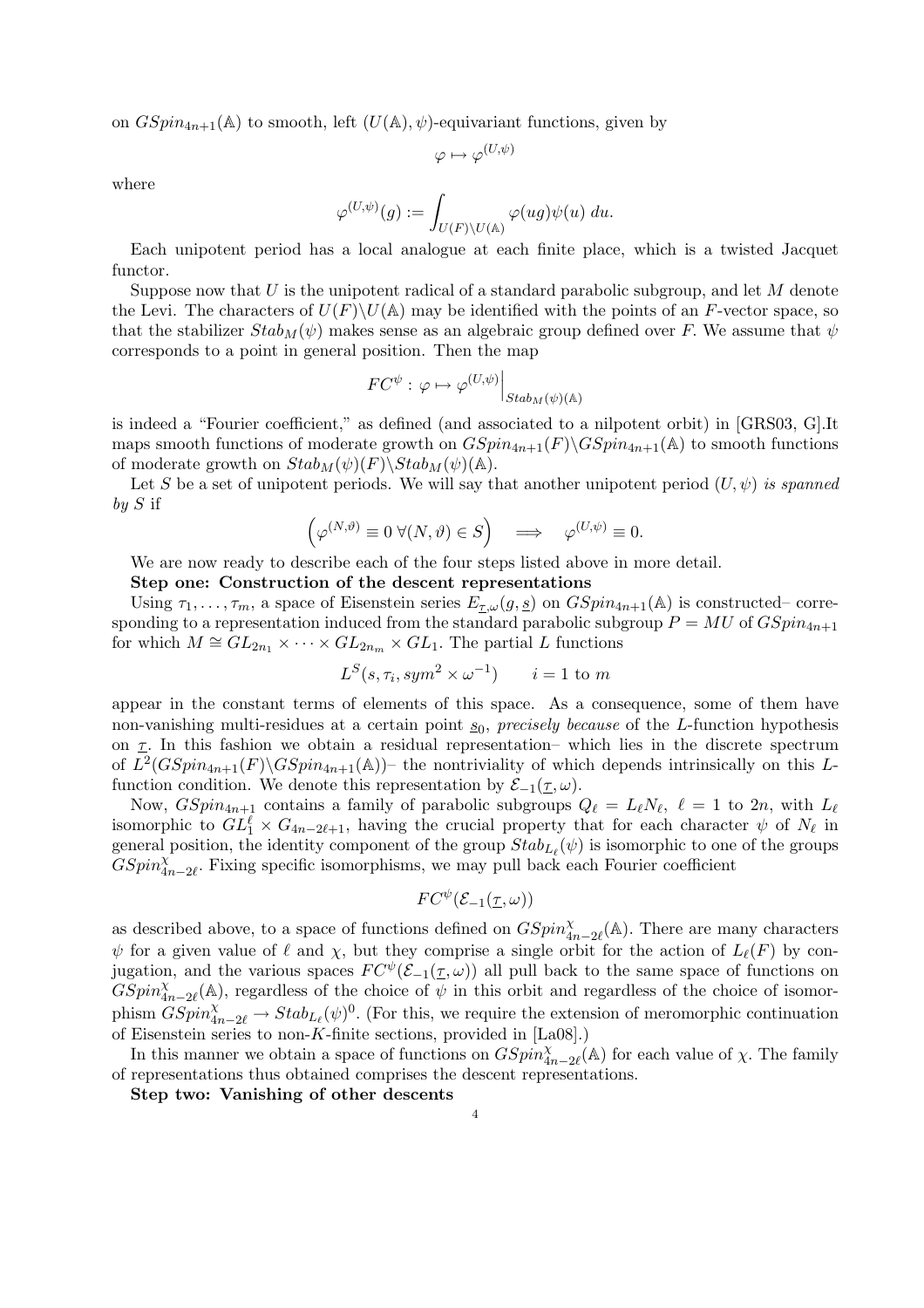For  $\ell > n$ , one shows that the above Fourier coefficients vanish identically on our residue representation  $\mathcal{E}_{-1}(\tau,\omega)$ . The reason is local: the corresponding twisted Jacquet module of the unramified constituent of the corresponding local induced representation vanishes. The same is true if  $\ell = n$ , at any unramified place v such that the identity component of  $Stab_{L_n}(\psi)$  is not isomorphic to  $GSpin_{2n}^{\chi}$  over  $F_v$ .

The remaining descent representation, corresponding to  $\ell = n$  and  $\chi = \chi_{\tau}$ , may now be referred to as "the" descent without ambiguity.

#### Step Three: Cuspidality and genericity of the descent

Next we appeal to global arguments which may be presented in terms of "identities of unipotent periods."

Consider the unipotent period on  $C^{\infty}(GSpin_{4n+1}(F)\backslash GSpin_{4n+1}(\mathbb{A}))$  which consists of taking the constant term with respect to the maximal parabolic with Levi isomorphic to  $GL_{2n} \times GL_1$ , and then taking a Whittaker integral on the  $GL_{2n}$  Levi. It can be shown that this unipotent period does not vanish on our residue representation  $\mathcal{E}_{-1}(\tau,\omega)$ . One shows that this unipotent period is, in fact, spanned by the periods corresponding to Whittaker integrals on the descent representations (as  $\ell \geq n$  and  $\chi$  vary).

Having proved by local arguments that these periods vanishes identically on the residue representation  $\mathcal{E}_{-1}(\tau, \omega)$ , whenever  $\ell > n$  or  $\chi \neq \chi_{\tau}$ , we deduce that they do not vanish identically when  $\ell = n$  and  $\chi = \chi_{\tau}$ . This shows that the space  $FC^{\psi}(\mathcal{E}_{-1}(\tau,\omega))$  is not only nontrivial, but supports a nontrivial global Whittaker integral.

Next, consider the unipotent periods on  $C^{\infty}(GSpin_{4n+1}(F)\backslash GSpin_{4n+1}(\mathbb{A}))$  which consist of taking the constant term with respect to the maximal parabolic with Levi isomorphic to  $GL_k$  ×  $GSpin_{4n-2k+1}$  for some k, and then, if k is even, performing the integral one would use to define a descent representation of  $GSpin_{4n-2k+1}$ , with some value of  $\ell$  larger than  $n - \frac{k}{2}$  $\frac{k}{2}$ . Combining the vanishing results of Step two with well-known facts from the theory of Eisenstein series, we deduce that all of these periods vanish identically on the residue representation  $\mathcal{E}_{-1}(\tau,\omega)$ . We then show that the unipotent period which corresponds to taking the constant term of one of the functions in  $FC^{\psi}(\mathcal{E}_{-1}(\tau,\omega))$  is in their span.

It follows that all the functions in the descent are cuspidal. At this point, we may deduce that the descent representation decomposes discretely as a direct sum of irreducible cuspidal automorphic representations, at least one of which is generic. We select one such component for the representation  $\sigma$  of Theorem B. What remains is to show that  $\sigma$  lifts weakly to  $Ind_{P_n(\mathbb{A})}^{GL_{2n}(\mathbb{A})}(\tau_1 \otimes \cdots \otimes \tau_m)$ .

#### Step Four: Matching of spectral parameters at unramified places

For  $\ell = n$ , at an unramified place, where the identity component of  $Stab_{L_n}(\psi)$  is isomorphic to  $GSpin_{2n}^{\chi_{\tau}}$ , the twisted Jacquet module of the unramified constituent of the local induced representation is isomorphic, as a  $Stab_{L_n}(\psi)(F_v)$ -module to a certain induced representation of  $Stab_{L_n}(\psi)(F_v)$ . When restricted to the identity component, this representation may not be irreducible. Nevertheless, we are able to deduce that any nonzero irreducible component of the Fourier coefficient must lift weakly to  $Ind_{P_n(\mathbb{A})}^{GL_{2n}(\mathbb{A})}(\tau_1 \otimes \cdots \otimes \tau_m)$ .

#### 5. Final Remarks

(1) When considering the identification of  $GO_{2n}(\mathbb{C})$  with  $GSO_{2n}(\mathbb{C}) \rtimes Gal(E/F)$ , one could also map the nontrivial element to

$$
\begin{pmatrix} -I_{n-1} & & & \\ & -1 & & \\ & & -1 & \\ & & & -I_{n-1} \end{pmatrix}.
$$